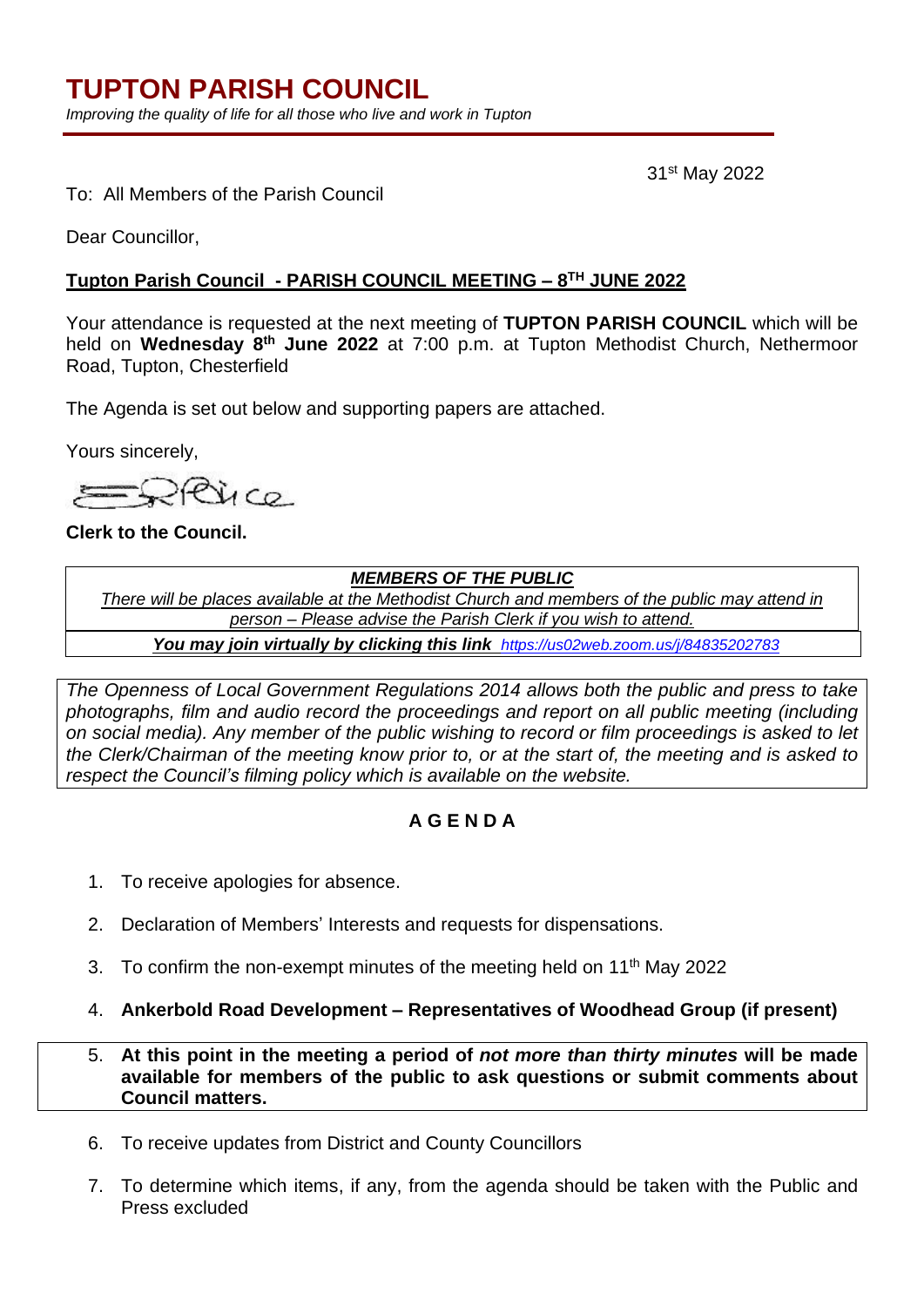## 8. **Report of the Clerk** (attached)

- a) Nat West Bank
- b) Community Garden
- c) Planters
- d) Date of September Meeting
- e) Internal Audit 2021/2022

## 9. **Report from Representatives on Outside Bodies and Working Parties (if any)**

- a. Community Speed Watch
- b. Tupton Foodbank
- c. Tupton Community Group
- d. Tupton History Group
- e. Tupton Buffet Club
- f. Tupton Safe Space Group
- g. Edge Centre

# 10. **Letter of Thanks to Tupton Community Group**

- 11. **To consider request to site a mobile Pizza Van at the Community Garden**
- 12. **To report receipt and signing of Deed of Surrender of Lease from DCC for Tupton Community Hub**
- 13. **Update on Events - Community Awards and Jubilee Celebrations (Councillor D Hancock)**
- 14. **Planning Matters (attached)**

## 15. **Discretionary Grant Fund**

- **Tupton Tots (see attached)**
- **To propose subsidising the Tupton Rugby Club Camp provided by Qualitas sport (see attached)**
- 16. **Finance:**

**a) Statement of Accounts and Annual Governance and Accountability Return - Audit of Final Accounts 2021/2022 (copies attached to email)**

- To consider and approve the signing of Statement of Accounts
- To consider and approve the signing of the Governance Statement
- To consider and approve the signing of the Accounting Statements

### **b) Accounts**

- **-** Summary of Accounts and spend against budget (attached)
- **-** Accounts for payment June 2022 (attached)
- 17. **Items for information**
- 18. **Date of Next Meeting**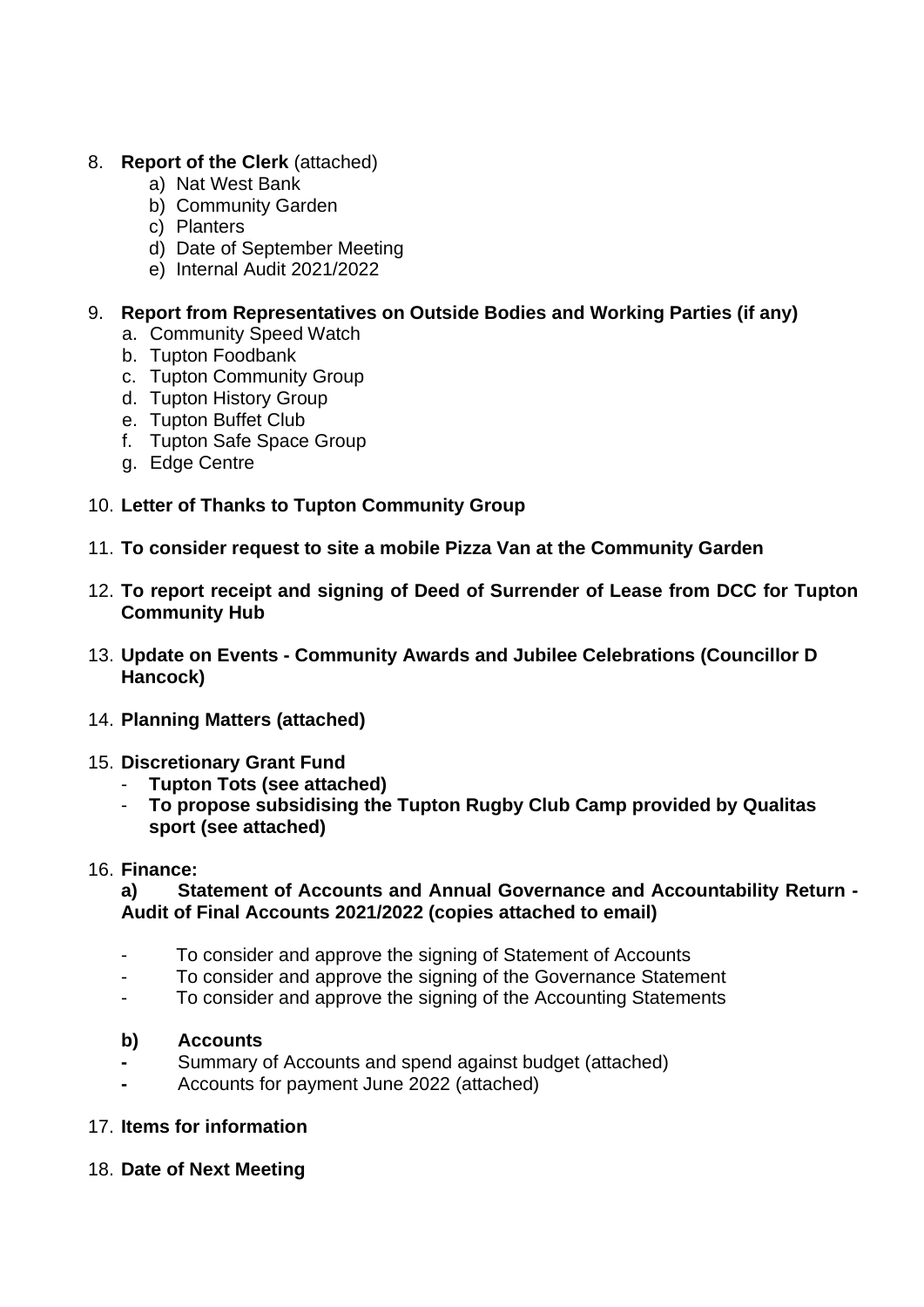### **MINUTES OF THE ANNUAL MEETING OF TUPTON PARISH COUNCIL**

held on Wednesday 11<sup>th</sup> May 2022 at the rising of Annual Parish Meeting at Tupton Methodist Church

## **P R E S E N T**

Councillor R Shipman, (in the Chair), J Ahern, N Dart, ,C Goodyer, D Hancock C Pollendine, C Ramshaw, S Peters, K Windley and P Windley In attendance – R Price (Parish Clerk & RFO) 4 members of the public

### **810/2022 Appointment of Chair**

It was Proposed by Councillor C Ramshaw, Seconded by Councillor D Hancock and Resolved that Councillor R Shipman be appointed Chair of the Council for the municipal year 2022/2023

### **811/2022 Appointment of Vice Chair**

It was Proposed by Councillor D Hancock, Seconded by Councillor P Windley and Resolved that Councillor C Ramshaw be appointed Chair of the Council for the municipal year 2022/2023

### **812/2022 Apologies for Absence**

An apology for absence was received from Councillor J Hancock. Members asked that their best wished be conveyed to Councillor Hancock for her speedy recovery.

#### **813/2022 Declaration of Interests and requests for Dispensations**

Councillors D Hancock declared an interest item 22 on the agenda in relation to planning matters.

### **814/2022 Minutes**

**RESOLVED** that the minutes of the meeting held on 13<sup>th</sup> April 2022 be confirmed as a correct record and signed by the Chair,

### **Woodhead Group**

No one present but members referred to a recent question raised with them concerning security on the site as a result of reported burglaries. There had also been burglaries reported in neighbouring properties.

### **815/2022 Matters raised in Public Participation**

A member of the public suggested that a letter be sent to the local inspector regarding the previous discussion. It was also resolved by members that a further invitation to attend be sent to the Chief Constable

### **816/2022 Updates from District and County Councillors**

There had been no District Council meeting since the last meeting of the Parish Council. Councillor Shipman reported that the person who had been undertaking the asset review for the district council had left the authority, and he had requested an update as to when it was expected that the review would be completed.

A resident had reported a near accident on the zebra crossing on Queen Victoria Road. Whist it was accepted that this was a dangerous area because of speeding cars and parked cars, it was also suggested that it may be useful if the school could undertake some road safety training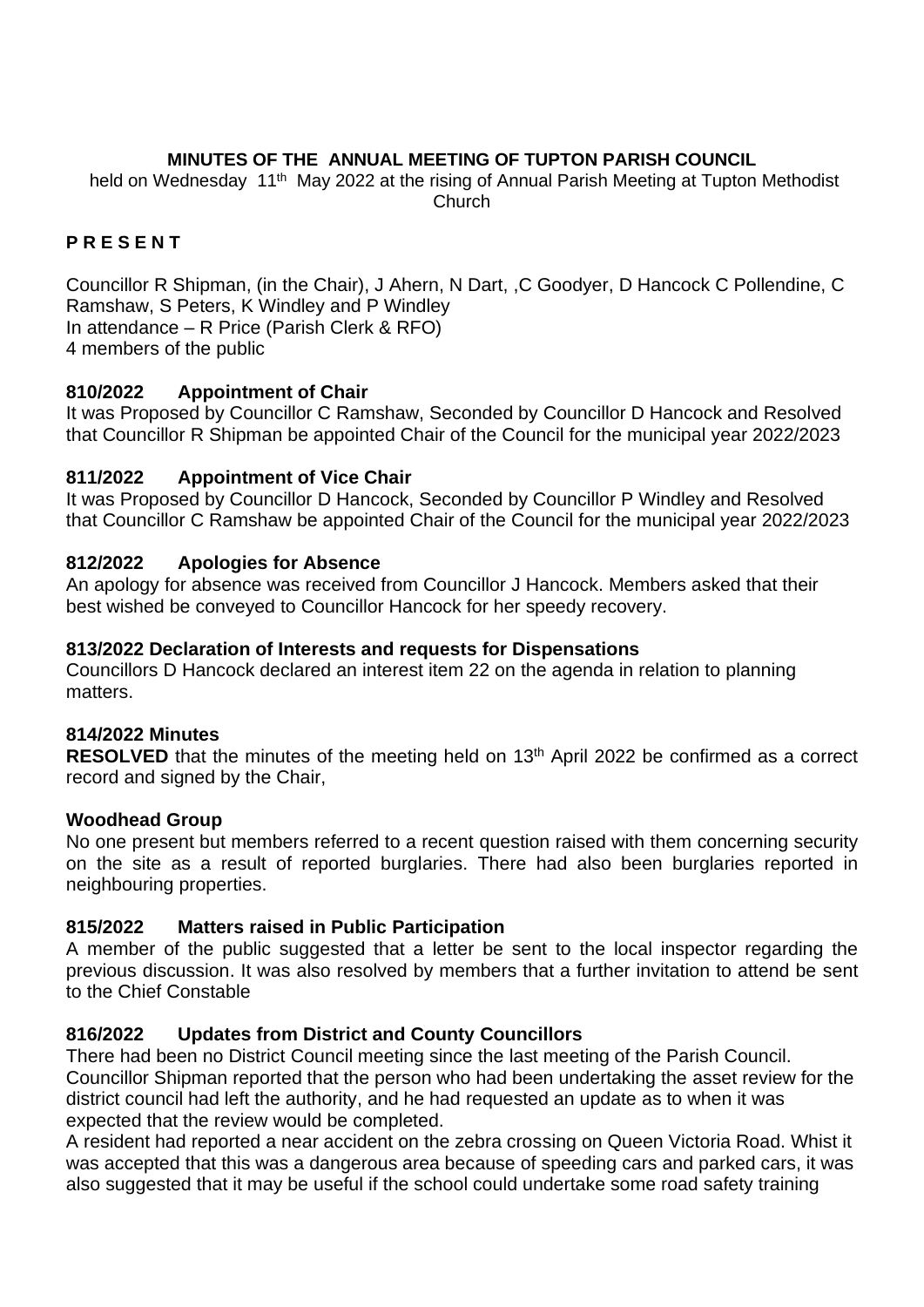with their pupils, particularly about how to use a crossing. It was agreed that a letter be sent to the school requesting this.

# **817/2021 Urgent Items**

Councillor Peters requested that an error be rectified in the chairs annual report relating to the amount which had been approved by Council for the Ukraine Appeal.

Councillor Goodyer confirmed that she had spoken with the headmaster of Tupton Hall and that he had confirmed he would be sending a response regarding the youth council

Councillor Ahern expressed concern about the dangers of traffic movement around the entrance to the Birkin Park recreation area. There was a blind spot where traffic could not be seen by persons exiting Birkin Park until they were almost on the roadway. It was agreed that the Clerk source some appropriate signage to warn pedestrians of traffic and to warn traffic of pedestrians/children at the access to Birkin Park.

An issue had been raised about a child being refused access to the Extreme Wheels programme because they were not from the parish. Members agreed that the Extreme Wheels programme should be further debated before a decision was made for next year but in the meantime that discussions should take place with the organisers to specify that

- The parish council are happy for children from outside the parish to be included in activities as long as this does not prevent a resident child taking part
- That the organisers be asked to submit a report to council with details of number of sessions/participants
- That the organisers be requested to vary the activities on offer

## **818/2021 To determine which items, if any, from the agenda should be taken with the public and Press excluded.**

No items were identified

## **819/2021 Report of the Clerk**

The Clerk submitted the following report**:**

a) Tupton Community Hub

The Clerk had been informed that all the necessary paperwork for the Deed of Surrender had been completed and was awaiting signature by DCC prior ro submission to the parish council for completion

b) Nat West Bank

Councillor Goodyer had requested an update from NATWest and had been told that there was a problem with the email address on the closure form. She now intended to take a copy of the form in to the Chesterfield branch in order to try and finalise this issue.

c) Defibrillator

The new defibrillator was successfully installed on  $4<sup>th</sup>$  May and had been registered with EMAS. Free on line training was available on how to use the defib by clicking on this link <https://www.aeddonate.org.uk/events/>

## d) Memorials

The memorial roses and plaques had now been received for the 4 persons nominated by the Parish Council. The Jubilee seat had been ordered but it was unlikely to be here in time for the Jubilee weekend, as there was an 8-10 week lead in time. In accordance with te previous decision of Council the Clerk had now purchased and arranged for the installation of a suitable cherry blossom tree for the community garden.

e) Edge Centre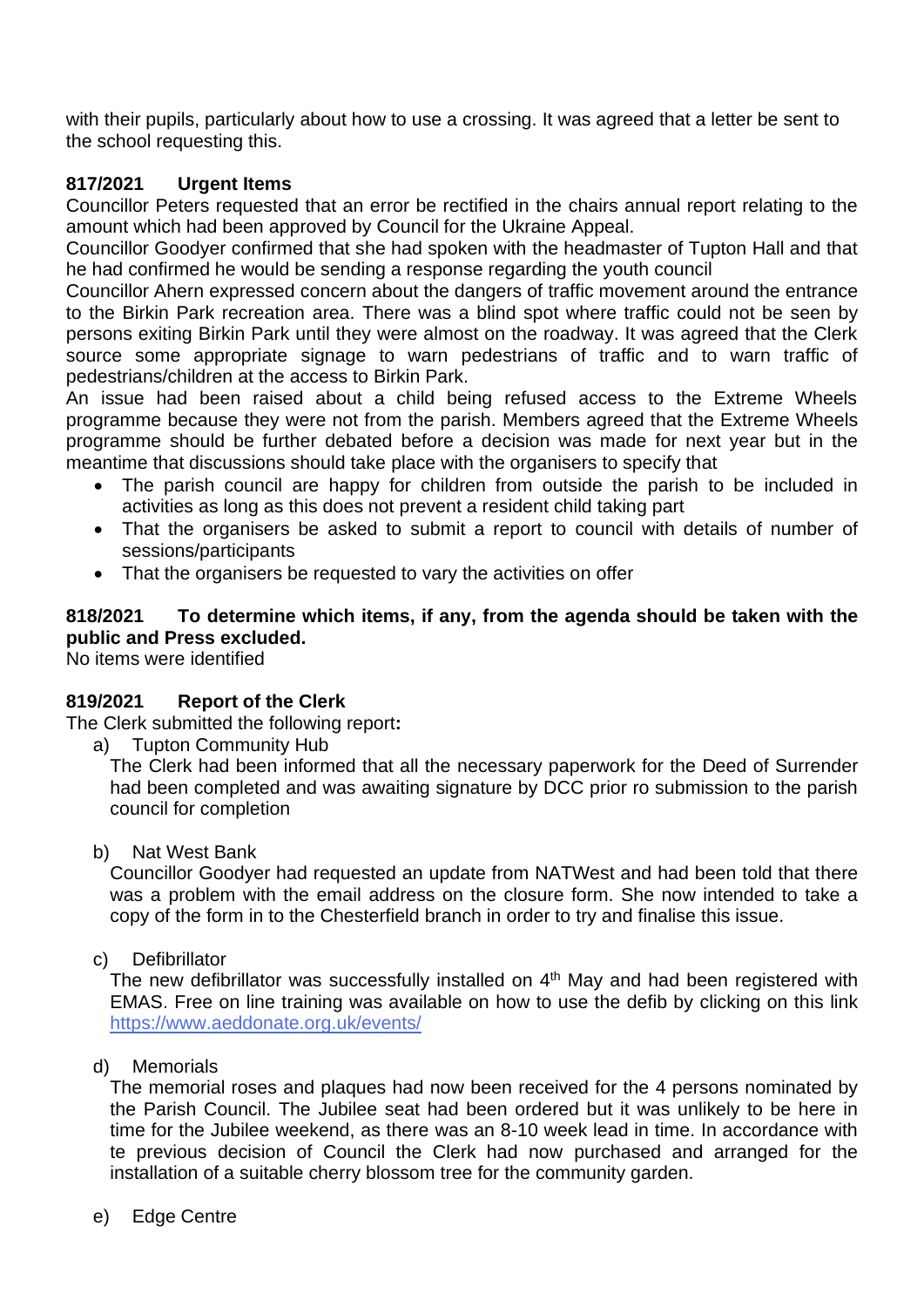The Operations Director had asked to pass on their sincere thanks for the grant made by the Parish Council to their project, which they trust will bring help and hope to many people in Tupton

#### f) Speed Indicator Devices

The Clerk had registered the Parish Council's interest in this project with the Police and Crime Commissioner's Office who had funding available to support the installation of the devices. She was still awaiting details of how to access this. Councillor Charlotte Cupit had confirmed that she supported the project in Tupton. Written confirmation of the County Councillor's support was required as part of the registration process

### **820/2021 Report from Representatives on Outside Bodies and Working Parties**

### Community Speed Watch

CSW continue to deploy with support from residents which was very welcome. Residents of Wingerworth have approached us on deployment regarding Nethermoor Road on the Wingerworth side of A61 so have advised them to start their own group. Night time speeding around the Davenport Road estate had been reported so this is a concern and we ask council to raise this with the SNT team. DCC yet to do anything on Station New Road regarding speed calming measures and this continues to be the road with the highest speeds and numbers of drivers reported. New CSW members always welcome to boost our ranks which currently number 9 volunteers. Between bus stop and Church View, QVR

Top 4 worst locations Station New Rd halfway between THS and Wingfield Rd, outside New Inn, SNR between bus stop and Church View, QVR junction of Bridge Street and Ankerbold

Tupton Foodbank

A 'Cuppa with a Copper' event would take place in the Foodbank on Tuesday 17th May and everyone was welcome to attend.

Tupton Community Group (TCG)

Councillor Ramshaw detailed the recent events that had taken place raising £312 for charity and explained the different events which would be taking place over the Jubilee weekend, which had been widely publicised.

Tupton History Group

The Group had sent their thanks for successfully putting them forward for grant assistance to the County Councillor's Jubilee grant fund – this would go towards payment of the speaker on 2<sup>nd</sup> June

Tupton Buffet Club

The next meeting was not due to be held until July

Tupton Safe Space Group

The Group had held their first meeting, and whilst there had been a lot of interest there had not been many attending, but they were hoping that this would soon increase

Tupton Methodist Church

A Spring Fayre had been held on 30<sup>th</sup> April with various stalls and an art exhibition, with refreshments and an organ recital and around £410 had been raised. They had also held a coffee morning and had raised over £300 for the Ukraine Appeal.

### **821/2022 Grounds Maintenance Working Party – 5 th May**

Members considered the notes of the Grounds Maintenance Working Party held on 5th May 2022 and it was Proposed by Councillor C Ramshaw, Seconded by Councillor P Windley and Resolved that the following recommendations be accepted and agreed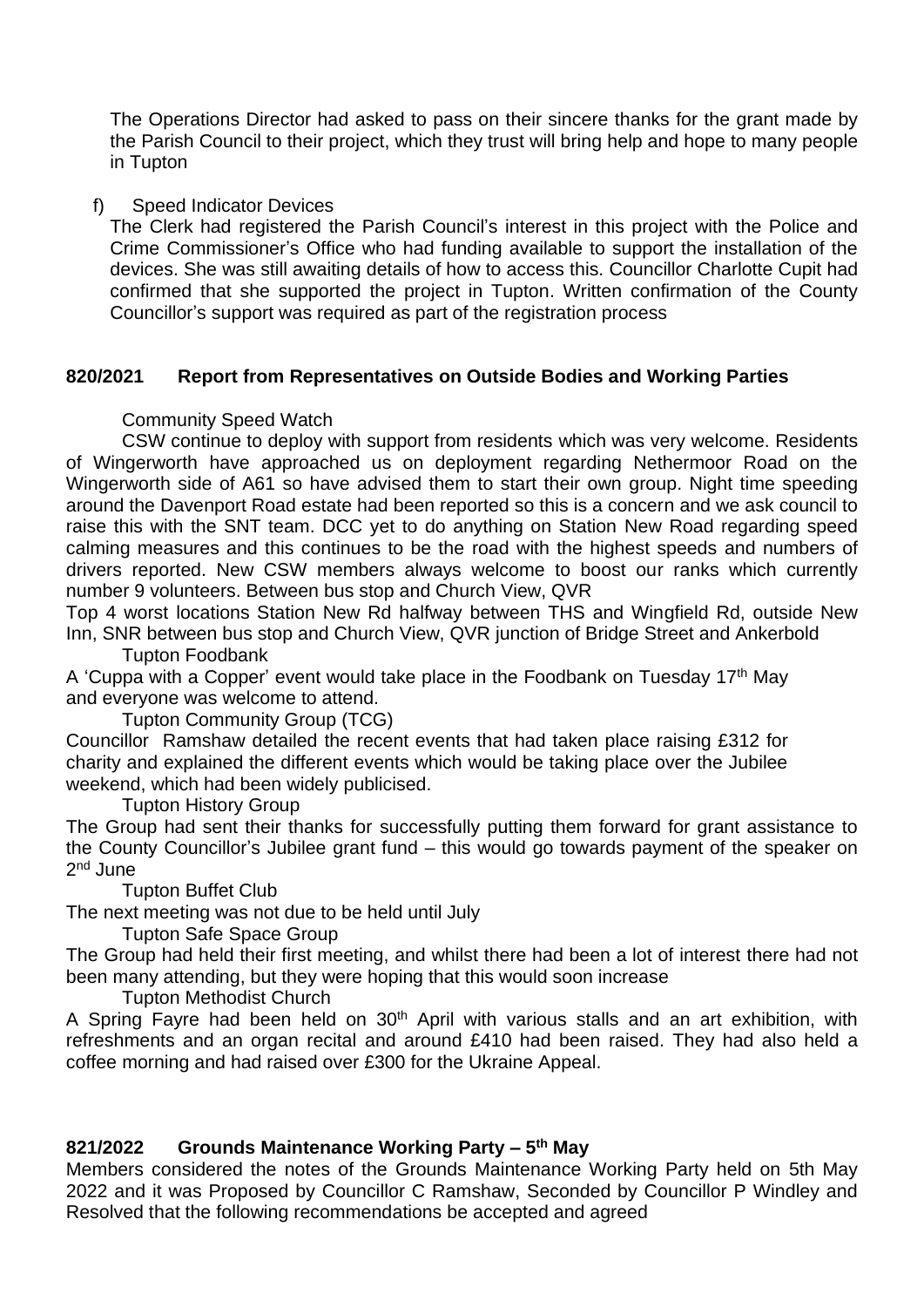- that Contractor B, who had achieved the highest score in the grounds maintenance tender procedure, be awarded the contract for a period of 3 years with effect from 1<sup>st</sup> June 2022.
- That, in respect of the maintenance of Northside
- Investigation be made into alternative delivery of the service
- That the maintenance of Northside be put out to tender
- That enquiries be made with NEDDC about the Parish Council managing the income generation as opposed to this being carried out by NEDDC
- That discussions take place, with the clubs using the field, concerning the level of work required, in order to inform the tender process

# **822/2022 Finance Committee 6 th May 2022**

It was proposed by Councillor D Hancock, Seconded by Councillor C Ramshaw and Resolved that the notes of the meeting of the Finance Committee held on 6th May 2022 be accepted and agreed.

# **833/2022 Signage – Nethermoor Road**

Councillor P Windley asked members to consider requesting signage to better identify the access road for the Methodist Church, the Community Hub and the Scout Hut. It was proposed by Councillor P Windley, Seconded by Councillor D Hancock and Resolved that DCC be asked to consider the installation of a sign identifying all three services

# **834/2022 Speed Limit – Ankerbold Road**

There had been ongoing reports from residents about problems of speeding on Ankerbold Road and the danger that this brought in accessing and exiting properties**.** It was further agreed that this would be exacerbated to a major degree by both sets of additional development on that road. It was therefore Proposed by Councillor P Windley, Seconded by Councillor D Hancock and Resolved that a case study be developed for submission to DCC to support the reduction of the speed limit on Ankerbold Road from 40 mph to 30 mph

## **835/2022 Update on Events**

Councillor Hancock reported that all nominations had now closed and had been passed to the nominated judges for consideration. The Awards night would be held at Tupton Village Hall and an update would be brought to the next meeting of Council

## **836/2022 Security at Northside**

Concerns had been raised by a resident concerning possible security issues at Northside. He had identified a couple of weak areas and suggested some possible solutions for consideration. It was Proposed by Councillor P Windley, Seconded by Councillor C Ramshaw and Resolved that a budget of £500 be allocated, that investigations be made into possible options to improve security and that discussions be held with the sports clubs to ensure that any solutions considered would not interfere with access.

## **837/2022 Planning**

The following applications were considered

| <b>APPLICATIONS</b> |                         |                              |           |  |  |
|---------------------|-------------------------|------------------------------|-----------|--|--|
| 22/00390/FLH        | 2A Station New Road     | Proposed single storey       | No.       |  |  |
|                     |                         | extension with flat roof and | comments  |  |  |
|                     |                         | lantern light                |           |  |  |
| 22/00413/FLH        | 2 Ankerbold Farm Barns, | Erect free standing single   | <b>No</b> |  |  |
|                     | Ankerbold Road          | storey garden room to rear   | comments  |  |  |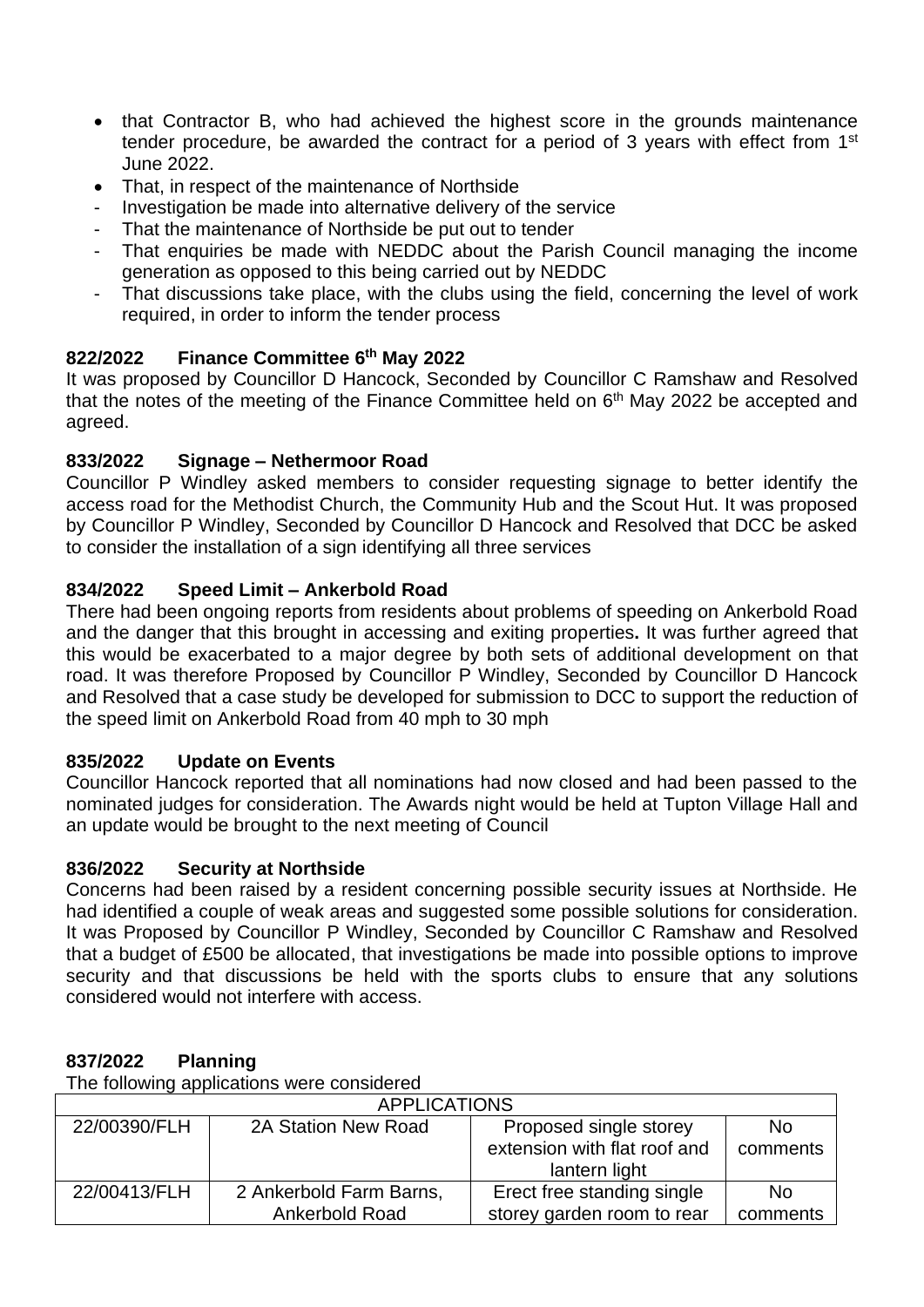|  | of back garden affecting     |  |
|--|------------------------------|--|
|  | setting of a listed building |  |

#### **838/2022` Discretionary Grants Fund**

No applications had been received

### **839/22 Finance**

Budget Report

**It was Proposed, Seconded and RESOLVED** that the Budget Report be accepted and countersigned by a member of the Council

#### Accounts for Payment

**It was Proposed, Seconded and RESOLVED** that the following accounts be approved for payment:-

| AML (Midland) Ltd              | 365 and AVG (26765)                                                 | £12.78   |
|--------------------------------|---------------------------------------------------------------------|----------|
| <b>Salaries</b>                | May                                                                 | £862.10  |
| <b>HMRC</b>                    | PAYE & NI                                                           | £337.51  |
| Eon/N Power                    | <b>CCTV</b> electric                                                | £49.61   |
| <b>Shelter Maintenance</b>     | Cleaning of shelters April                                          | £92.00   |
| <b>ER Price</b>                | Plaques for Rose memorials                                          | £119.96  |
|                                | 4 x roses                                                           | £89.95   |
|                                | Green rose                                                          | £26.90   |
| <b>Tupton Village Hall</b>     | Grant support for wages - previously approved paid May 22           | £9000.00 |
| Lees Garden Services           | Invoice 138 General duties, footpaths cleared herbicide             | £180.00  |
|                                | treatment                                                           |          |
|                                | Litter picking and bins                                             | £225.00  |
|                                | Smaller mowing, Community Garden, hub, Birkin, Ford                 | £315.00  |
|                                | Street                                                              |          |
|                                | Commercial mowing 2 fields                                          | £405.00  |
| <b>AED Donate</b>              | Purchase of defibrillator                                           | £1599.00 |
| O <sub>2</sub>                 | Outstanding payment for mobiles                                     | £24.22   |
| <b>RBLI</b>                    | Large Flag Platinum Jubilee                                         | £18.47   |
| <b>Woolley Moor Nurseries</b>  | Plants for tiered planters and planters around Village Hall         | £475.20  |
| <b>Oilwell Nurseries (ERP)</b> | Purchase of Cherry blossom tree for Community Garden for<br>Jubilee | £250.00  |

#### Balances at Bank

Unity Trust £113,299.76

Nat West £ 29,582.81 (est)

£142,882.57

 $\overline{\phantom{a}}$